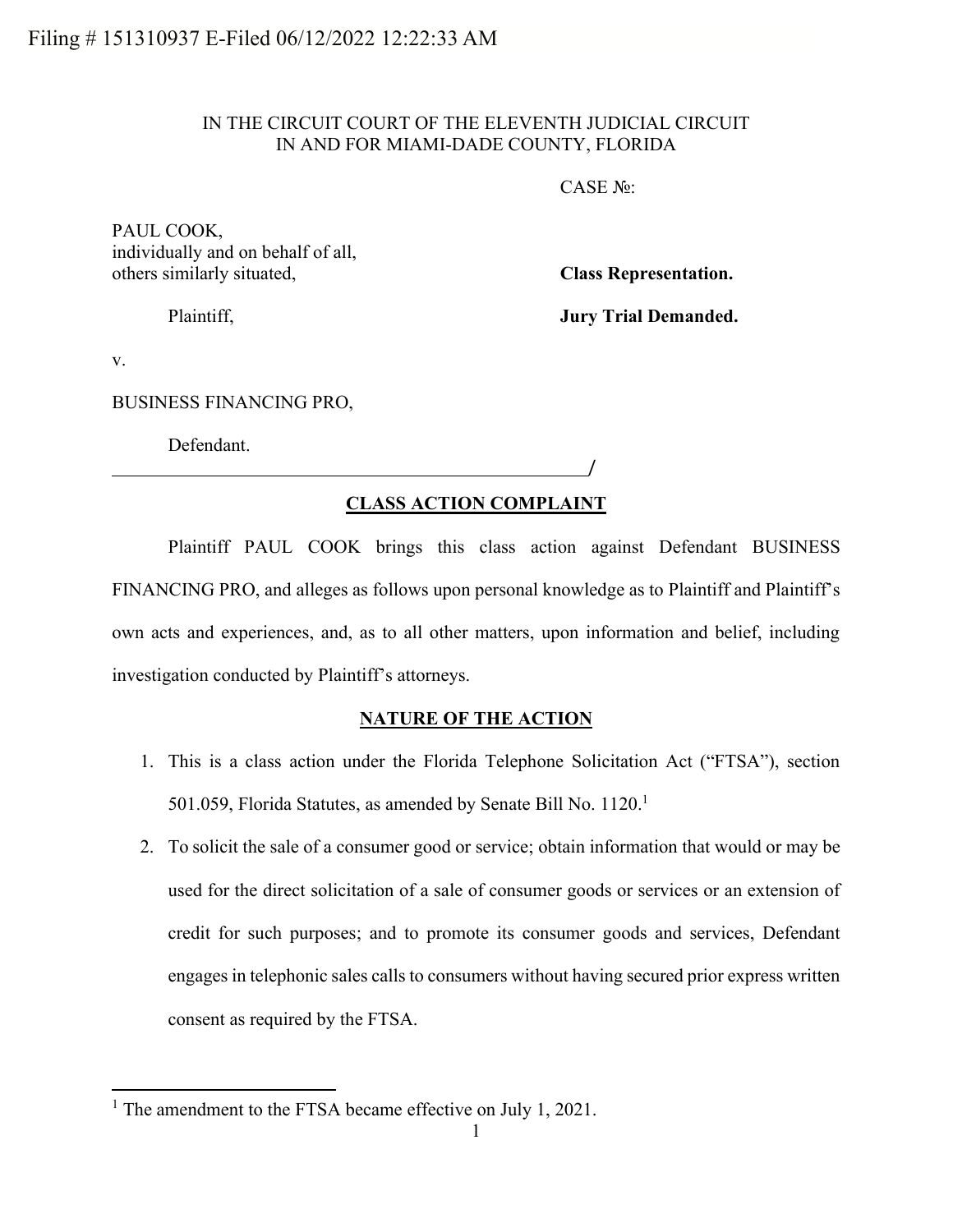- 3. Defendant's telephonic sales calls have caused Plaintiff and the Class members harm, including violations of their statutory rights, statutory damages, annoyance, nuisance, and invasion of their privacy.
- 4. Through this action, Plaintiff seeks an injunction and statutory damages on behalf of himself and the Class members, as defined below, and any other available legal or equitable remedies resulting from the unlawful actions of Defendant.

#### **PARTIES**

- 5. Plaintiff is, and at all times relevant hereto was, a citizen and resident of Florida.
- 6. Plaintiff is, and at all times relevant hereto was, an individual and a "called party" as defined by section 501.059(1)(a), Florida Statutes, in that he was the regular user of cellular telephone number that received Defendant's telephonic sales calls.
- 7. Defendant is, and at all times relevant hereto was, a foreign corporation and a "telephone solicitor" as defined by section 501.059(f), Florida Statutes. Defendant is a corporate citizen of the State of Florida. Defendant directs, markets, and provides business activities throughout the State of Florida.

#### **JURISDICTION AND VENUE**

- 8. This Court has subject matter jurisdiction pursuant to Florida Rule of Civil Procedure 1.220 and section 26.012(2), Florida Statutes. The matter in controversy exceeds the sum or value of \$30,000.00 exclusive of interest, costs, and attorney's fees.
- 9. Defendant is subject to personal jurisdiction in Florida because this suit arises out of and relates to Defendant's contacts with this state. Defendant made or caused to be made telephonic sales calls into Florida without the requisite prior express written consent in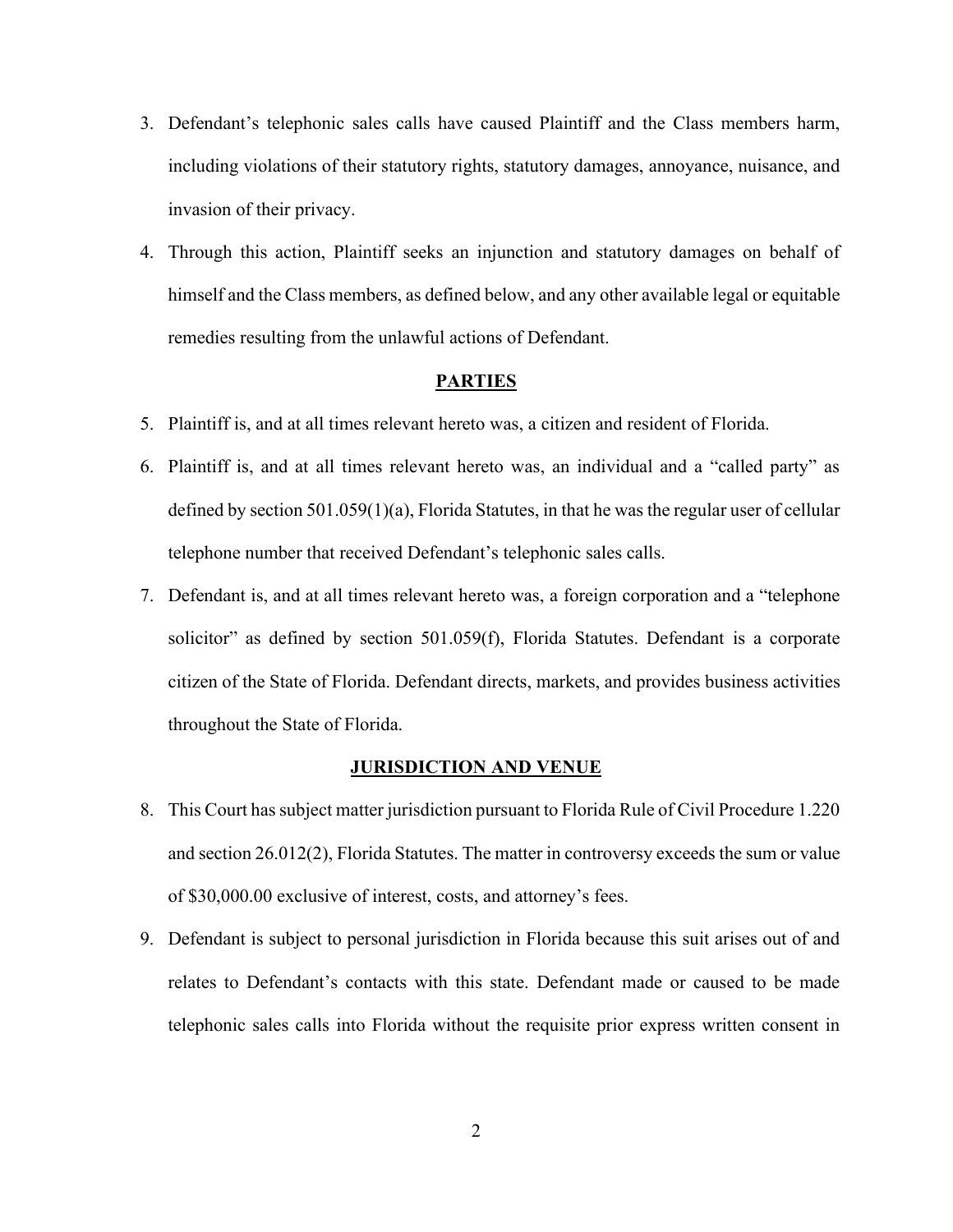violation of the FTSA. Plaintiff received such calls while residing in and physically present in Florida.

10. Venue for this action is proper in Miami-Dade County, Florida pursuant to section 47.011, Florida Statutes, because Defendant resides in Miami-Dade County, Florida.

## **FACTS**

11. Commencing on or about May 11, 2022, Defendant sent the following telephonic sales call to Plaintiff's cellular telephone number:

|                                                                                                                                              |  | Wednesday, May 11, 2022 |    |         |
|----------------------------------------------------------------------------------------------------------------------------------------------|--|-------------------------|----|---------|
| SCA - Hello Paul, Business<br>Financing on your terms.<br>Get offers today by filling<br>out a consultation form<br>businessfinancingpro.com |  |                         |    |         |
| Text STOP to end                                                                                                                             |  |                         |    | 1:10 PM |
|                                                                                                                                              |  | Monday, May 23, 2022    |    |         |
| SCA - Struggling to pay any<br>Merchant Cash Advances?<br>We can reduce those<br>payments by 60%, Call us for<br>info 877-477-2556           |  |                         |    |         |
| Text STOP to end                                                                                                                             |  |                         |    |         |
|                                                                                                                                              |  |                         |    |         |
|                                                                                                                                              |  |                         | U, | 中国      |
|                                                                                                                                              |  |                         |    |         |
|                                                                                                                                              |  |                         |    |         |

- 12. As demonstrated by the above screenshot, the purpose of Defendant's telephonic sales calls was to solicit the sale of consumer goods and/or services and for the purpose of obtaining information that will or may be used for the direct solicitation of a sale of consumer goods or services or an extension of credit for such purposes.
- 13. Upon information and belief, Defendant caused similar telephonic sales calls to be sent to individuals residing in Florida.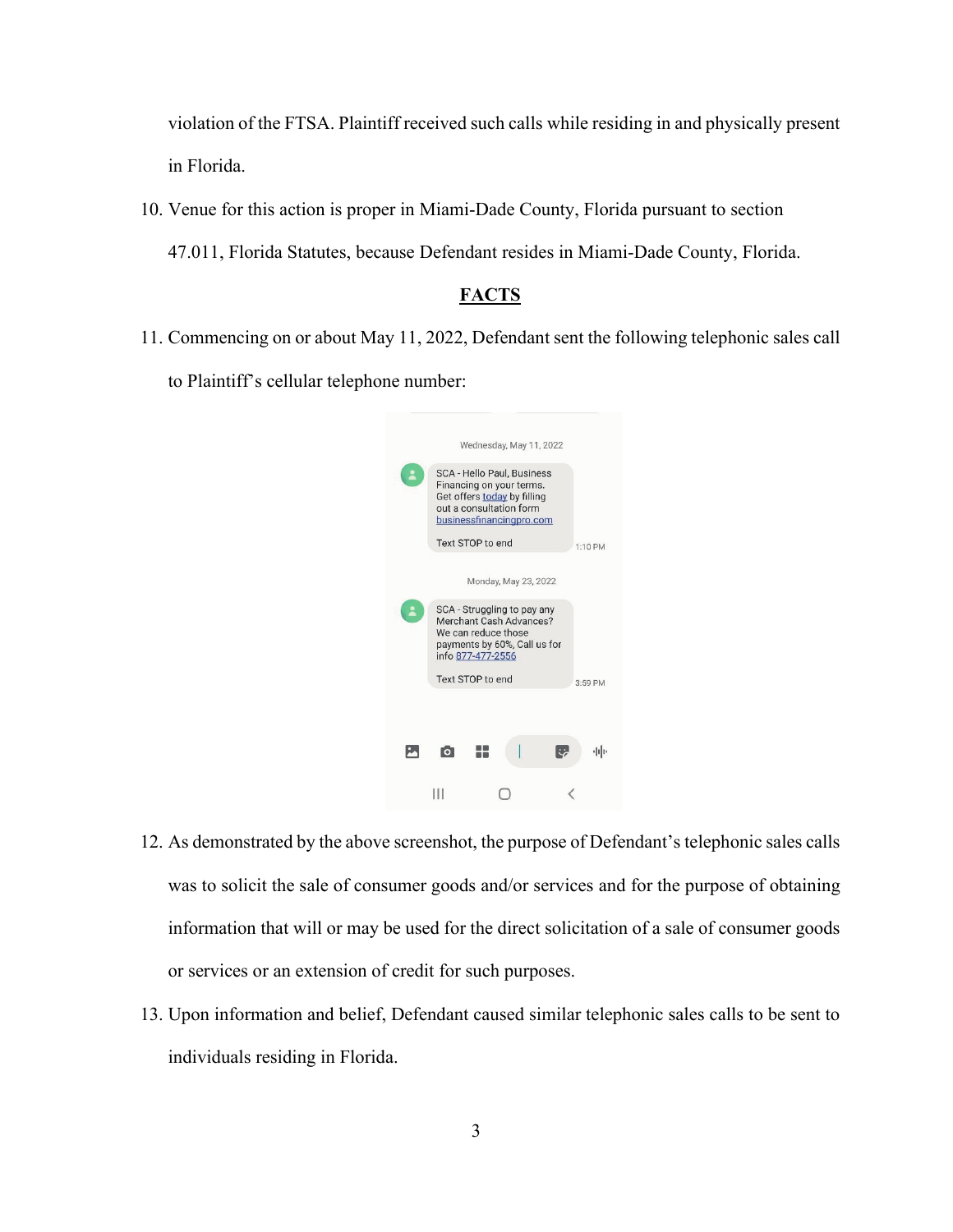- 14. Plaintiff is the regular user of the telephone number that received the above telephonic sales calls.
- 15. To transmit the above telephonic sales calls, Defendant utilized a computer software system that automatically selected and dialed Plaintiff's and the Class members' telephone numbers.
- 16. Plaintiff never provided Defendant with express written consent authorizing Defendant to transmit telephonic sales calls to Plaintiff's cellular telephone number utilizing an automated system for the selection or dialing of telephone numbers.
- 17. Defendant's telephonic sales calls caused Plaintiff and the Class members harm, including statutory damages, inconvenience, invasion of privacy, aggravation, annoyance.

### **CLASS ALLEGATIONS**

#### **PROPOSED CLASS**

18. Plaintiff brings this lawsuit as a class action on behalf of himself individually and on behalf of all other similarly situated persons as a class action pursuant to Florida Rule of Civil Procedure 1.220(b)(2) and (b)(3). The "Class" that Plaintiff seeks to represent is defined as:

## **All persons in Florida who, (1) were sent a telephonic sales call regarding Defendant's goods and/or services, (2) using the same equipment or type of equipment utilized to call Plaintiff.**

19. Defendant, its employees or agents, and persons who provided prior express written consent to Defendant to receive telephonic sales calls are excluded from the Class. Plaintiff does not know the exact number of members in the Class but believes the Class members number in the several thousands, if not more.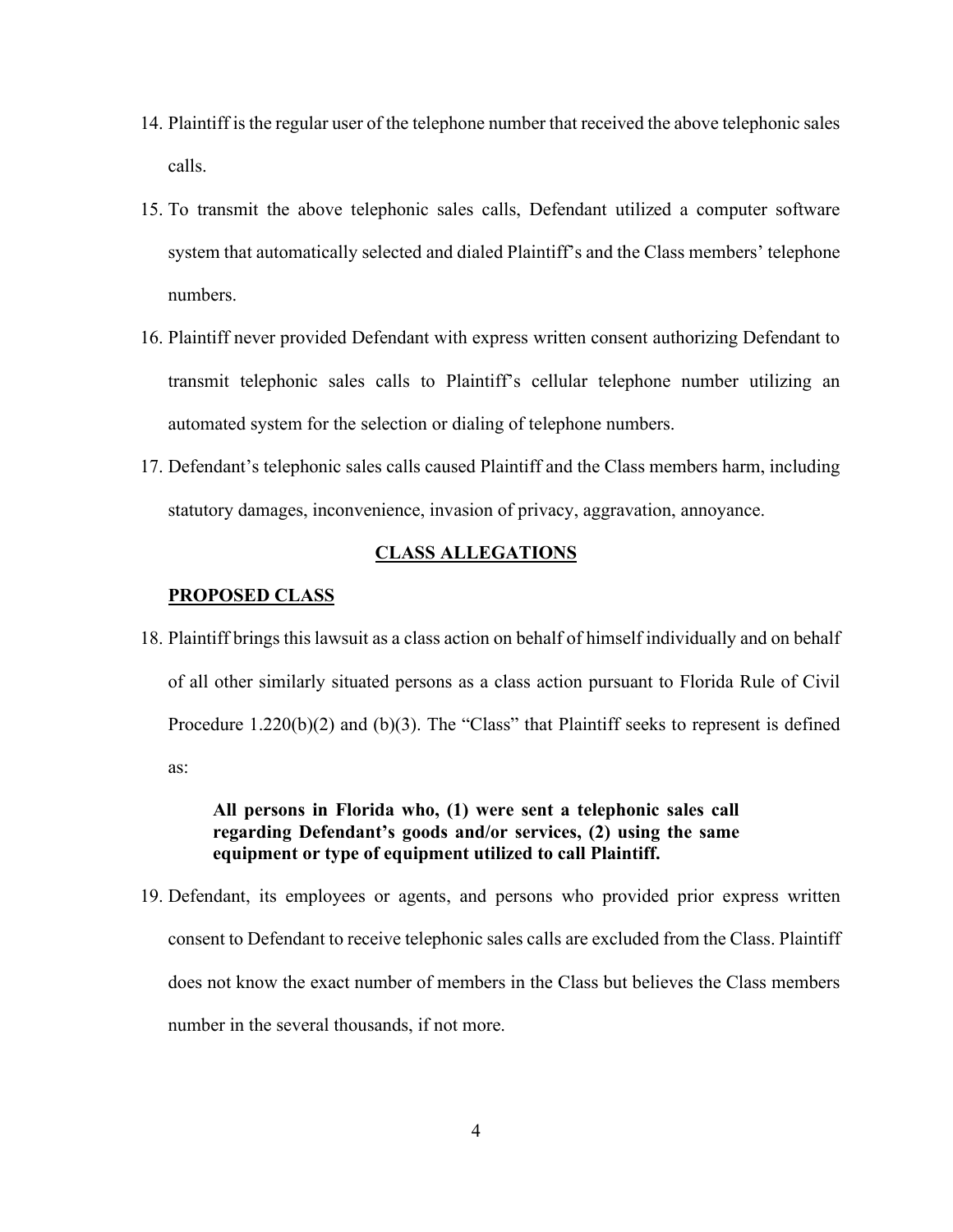### **NUMEROSITY**

- 20. Upon information and belief, Defendant has placed telephonic sales calls to telephone numbers belonging to thousands of consumers listed throughout Florida without their prior express written consent. The members of the Class, therefore, are believed to be so numerous that joinder of all members is impracticable.
- 21. The exact number and identities of the Class members are unknown at this time and can be ascertained only through discovery. Identification of the Class members is a matter capable of ministerial determination from Defendant's call records.

#### **COMMON QUESTIONS OF LAW AND FACT**

- 22. There are numerous questions of law and fact common to the Class which predominate over any questions affecting only individual members of the Class. Among the questions of law and fact common to the Class are: [1] Whether Defendant initiated telephonic sales calls to Plaintiff and the Class members; [2] Whether Defendant can meet its burden of showing that it had prior express written consent to make such calls; and [3] Whether Defendant is liable for damages, and the amount of such damages.
- 23. The common questions in this case are capable of having common answers. If Plaintiff's claim that Defendant routinely transmits telephonic sales calls without prior express written consent is accurate, Plaintiff and the Class members will have identical claims capable of being efficiently adjudicated and administered in this case.

### **TYPICALITY**

24. Plaintiff's claims are typical of the claims of the Class members, as they are all based on the same factual and legal theories.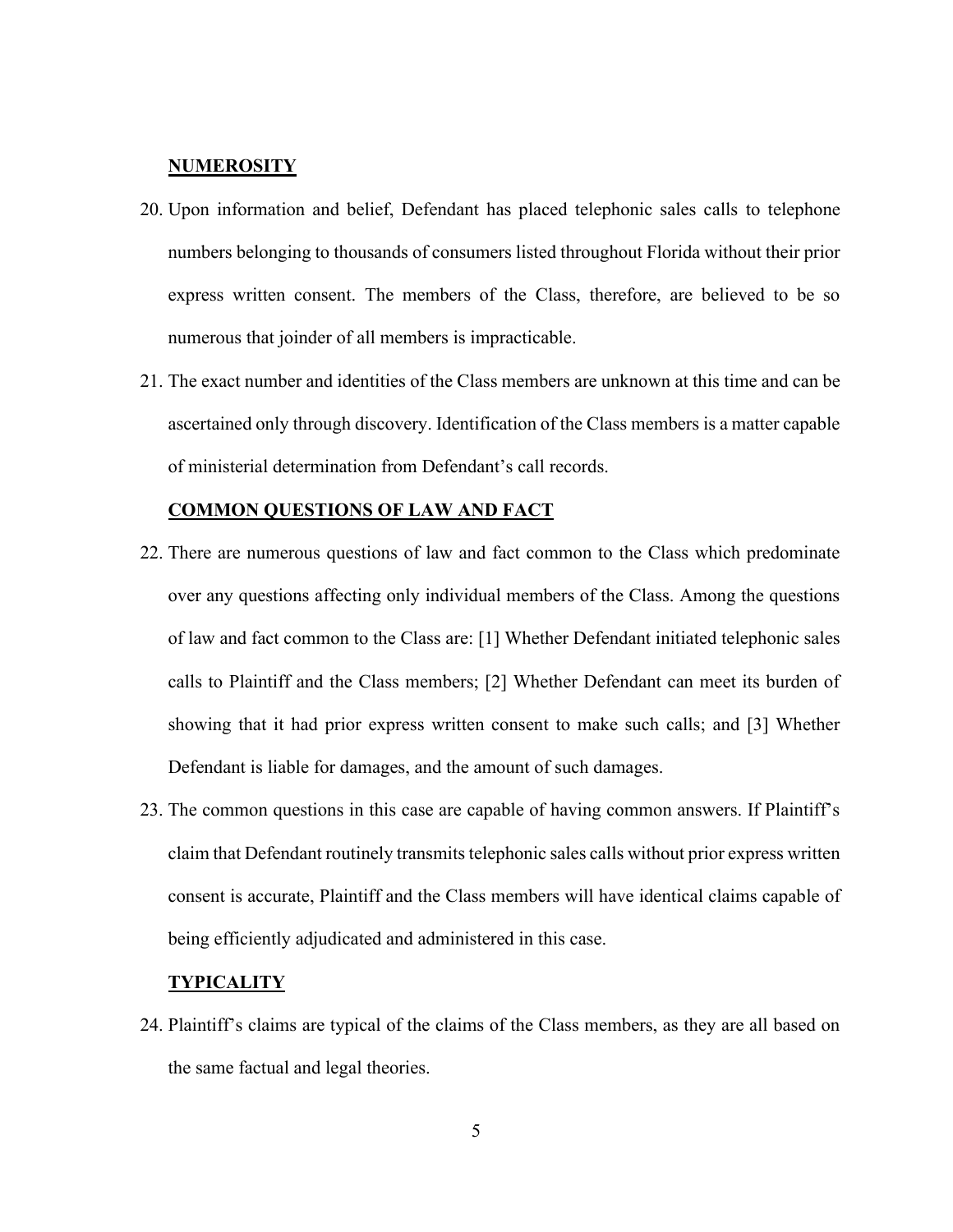### **PROTECTING THE INTERESTS OF THE CLASS MEMBERS**

25. Plaintiff is a representative who will fully and adequately assert and protect the interests of the Class and has retained competent counsel. Accordingly, Plaintiff is an adequate representative and will fairly and adequately protect the interests of the Class.

#### **SUPERIORITY**

- 26. A class action is superior to all other available methods for the fair and efficient adjudication of this lawsuit because individual litigation of the claims of all members of the Class is economically unfeasible and procedurally impracticable. While the aggregate damages sustained by the Class are in the millions of dollars, the individual damages incurred by each member of the Class resulting from Defendant's wrongful conduct are too small to warrant the expense of individual lawsuits. The likelihood of individual Class members prosecuting their own separate claims is remote, and, even if every member of the Class could afford individual litigation, the court system would be unduly burdened by individual litigation of such cases.
- 27. The prosecution of separate actions by members of the Class would create a risk of establishing inconsistent rulings and/or incompatible standards of conduct for Defendant. For example, one court might enjoin Defendant from performing the challenged acts, whereas another may not. Additionally, individual actions may be dispositive of the interests of the Class, although certain class members are not parties to such actions.

## **COUNT I VIOLATION OF SECTION 501.059, FLORIDA STATUTES (On Behalf of Plaintiff and the Class)**

28. Plaintiff re-alleges and incorporates the foregoing allegations as if fully set forth herein.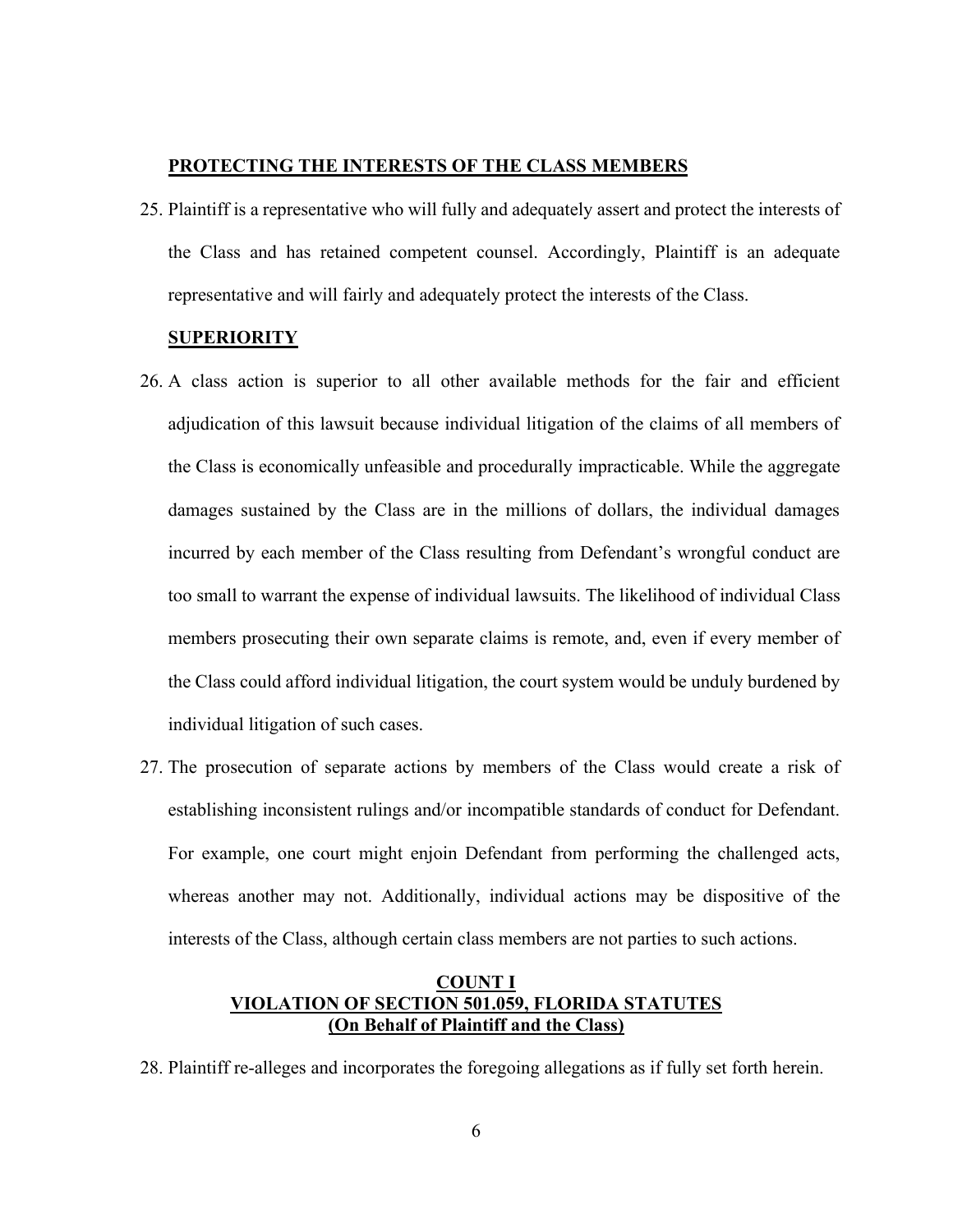- 29. It is a violation of the FTSA to "make or knowingly allow a telephonic sales call to be made if such call involves an automated system for the selection or dialing of telephone numbers or the playing of a recorded message when a connection is completed to a number called without the prior express written consent of the called party."  $\S 501.059(8)(a)$ , Fla. Stat.
- 30. A "telephonic sales call" is defined as a "telephone call, **text message**, or voicemail transmission to a consumer for the purpose of soliciting a sale of any consumer goods or services, soliciting an extension of credit for consumer goods or services, or obtaining information that will or may be used for the direct solicitation of a sale of consumer goods or services or an extension of credit for such purposes." § 501.059(1)(i), Fla. Stat. (emphasis added).
- 31. "Prior express written consent" means an agreement in writing that:
	- 1. Bears the signature of the called party;

2. Clearly authorizes the person making or allowing the placement of a telephonic sales call by telephone call, text message, or voicemail transmission to deliver or cause to be delivered to the called party a telephonic sales call using an automated system for the selection or dialing of telephone numbers, the playing of a recorded message when a connection is completed to a number called, or the transmission of a prerecorded voicemail;

3. Includes the telephone number to which the signatory authorizes a telephonic sales call to be delivered; and

4. Includes a clear and conspicuous disclosure informing the called party that:

a. By executing the agreement, the called party authorizes the person making or allowing the placement of a telephonic sales call to deliver or cause to be delivered a telephonic sales call to the called party using an automated system for the selection or dialing of telephone numbers or the playing of a recorded message when a connection is completed to a number called; and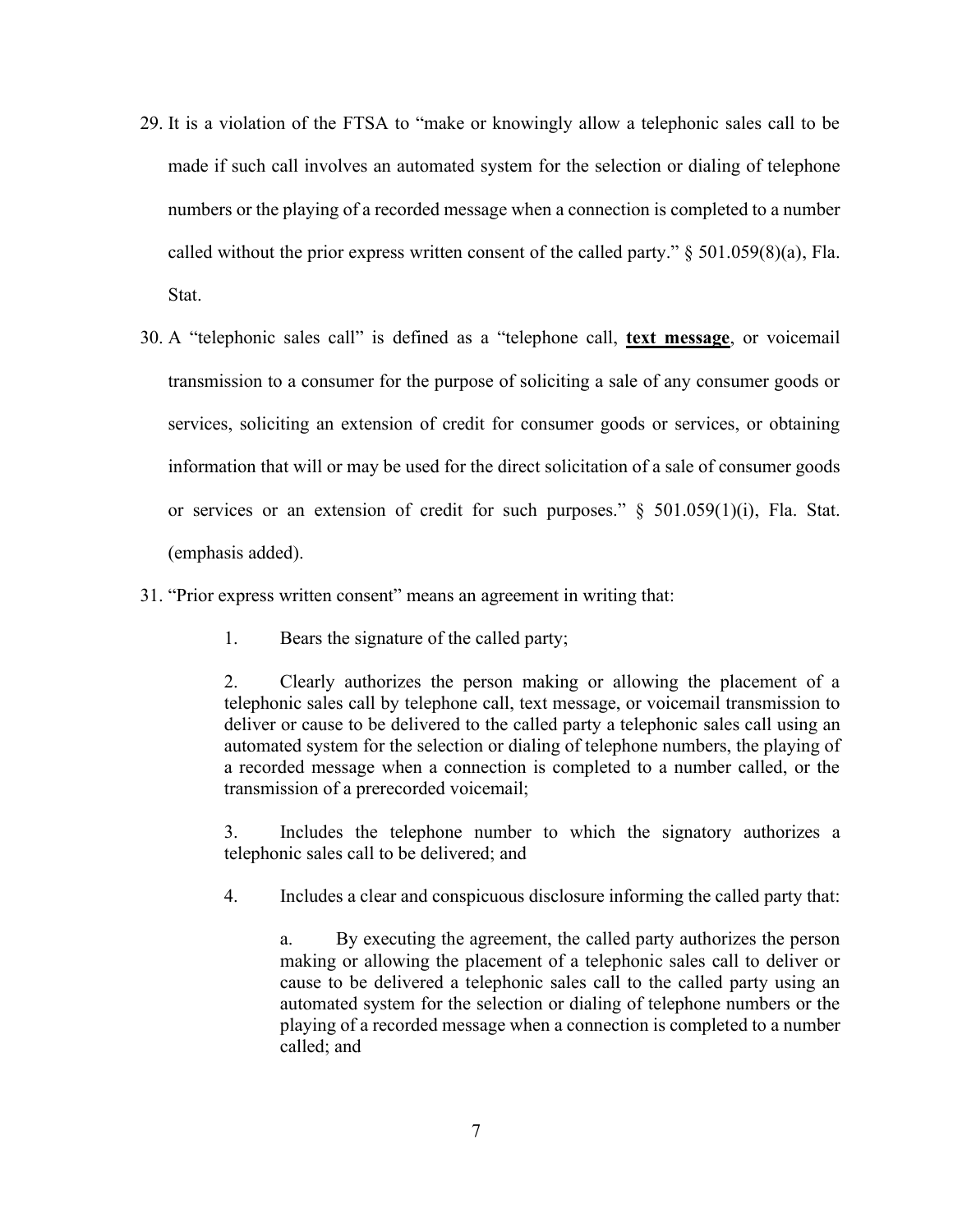b. He or she is not required to directly or indirectly sign the written agreement or to agree to enter into such an agreement as a condition of purchasing any property, goods, or services.

 $§ 501.059(1)(g)$ , Fla. Stat.

- 32. Defendant failed to secure prior express written consent from Plaintiff and the Class members.
- 33. In violation of the FTSA, Defendant made and/or knowingly allowed telephonic sales calls to be made to Plaintiff and the Class members without Plaintiff's and the Class members' prior express written consent.
- 34. Defendant made and/or knowingly allowed the telephonic sales calls to Plaintiff and the Class members to be made utilizing an automated system for the selection or dialing of telephone numbers.
- 35. As a result of Defendant's conduct, and pursuant to section 501.059(10)(a) of the FTSA, Plaintiff and Class members were harmed and are each entitled to a minimum of \$500.00 in damages for each violation. Plaintiff and the Class members are also entitled to an injunction against future calls. *Id.*
- 36. Defendant has willfully or knowingly violated section 501.059, Florida Statutes, and pursuant to section 501.059(10)(b) of the FTSA, Plaintiff and Class members were harmed and are each entitled to \$1,500.00 in damages for each violation.
- 37. Plaintiff, individually and on behalf of the Class, has retained the law firm of Zermay Law, P.A. to represent them in this action.
- 38. Pursuant to section 501.059(11), Florida Statutes, Plaintiff and the Class members also seek an award of attorneys' fees and costs.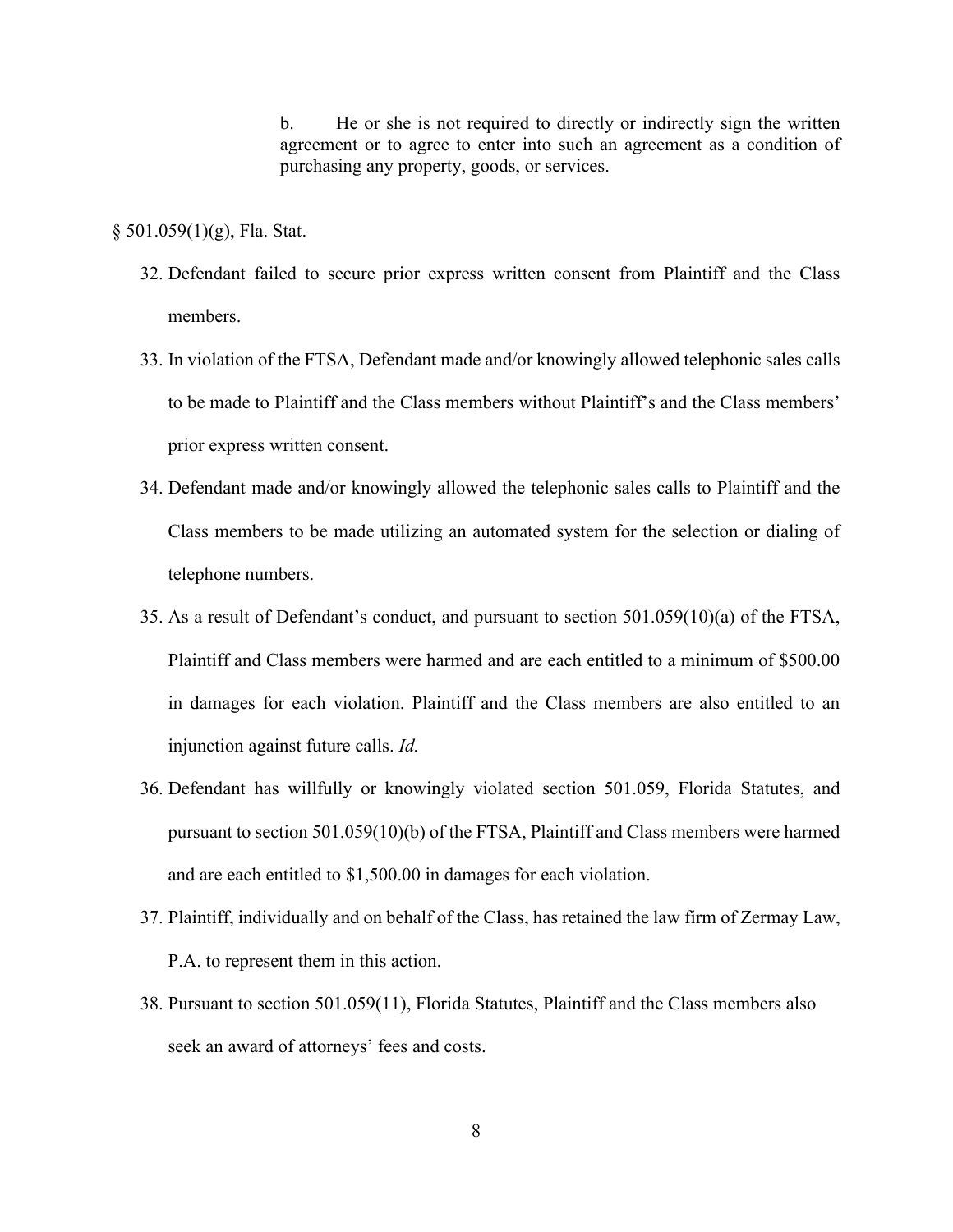#### **PRAYER FOR RELIEF**

**WHEREFORE**, Plaintiff, individually and on behalf of the Class, prays for the following relief:

- a. An order certifying this case as a class action on behalf of the Class as defined above, and appointing Plaintiff as the representative of the Class and Plaintiff's counsel as Class Counsel;
- b. Statutory damages of \$500.00 (or \$1,500.00 for any willful or knowing violations) for Plaintiff and each member of the Class for each of Defendant's violations of section 501.059, Florida Statutes. § 501.059(10), Fla. Stat.;
- c. An award of reasonable costs and attorneys' fees to counsel for Plaintiff and the Class. § 501.059(11), Fla. Stat.;
- d. An order declaring that Defendant's actions, as set out above, violate the FTSA;
- e. An injunction requiring Defendant to cease all telephonic sales calls made without express written consent, and to otherwise protect the interests of the Class. § 501.059(10), Fla. Stat.;
- f. Such further and other relief as the Court deems necessary.

### **JURY DEMAND**

Plaintiff, individually and on behalf of the Class, hereby demands a trial by jury.